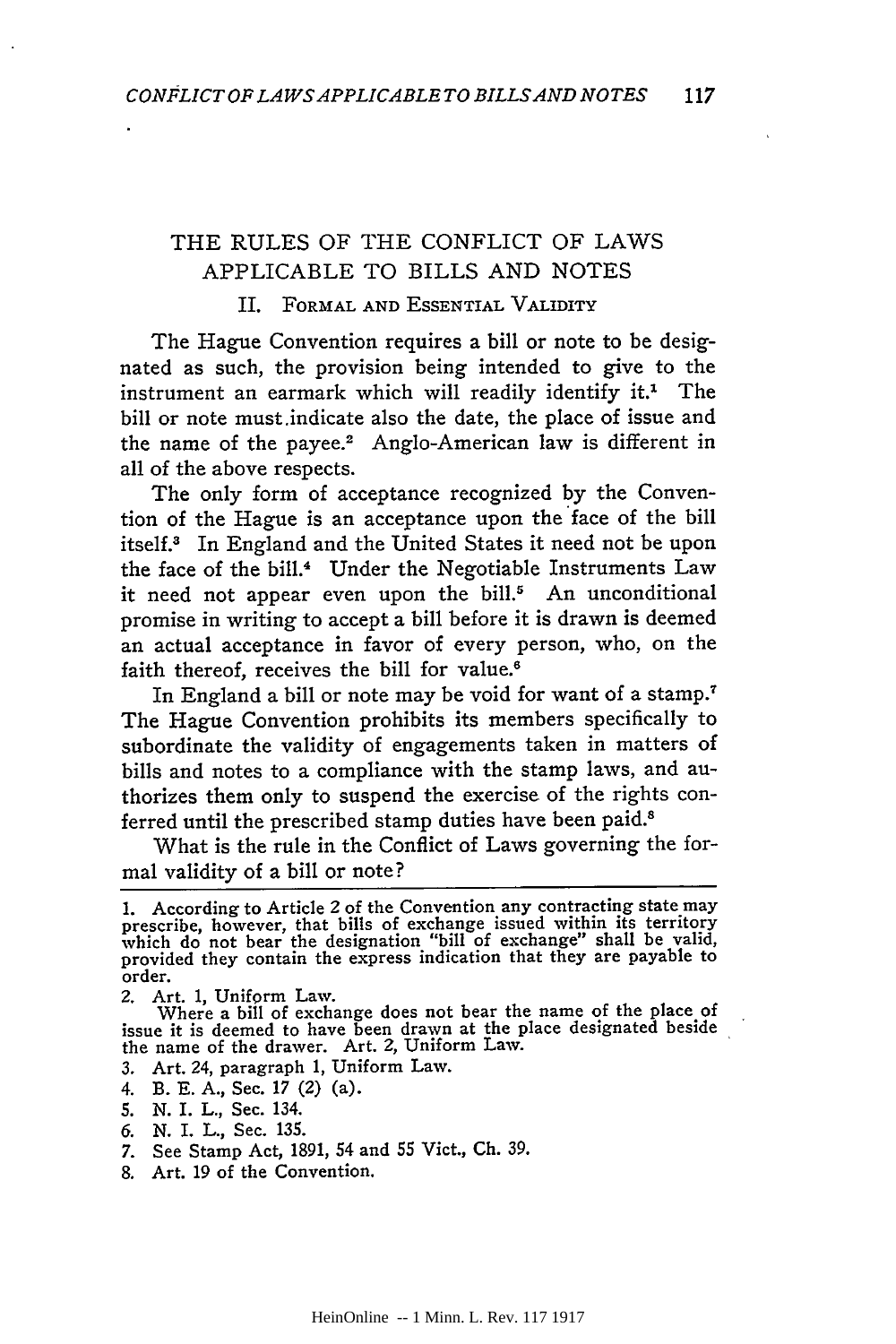*1. English Law:* The rules of the English law are contained in Section 72 of the Bills of Exchange Act, which provides as follows:

"Where a bill drawn in one country is negotiated, accepted or payable in another, the right, duties and liabilities of the parties thereto. are determined as follows:

(1) The validity of a bill as regards requisites in form is determined by the law of the place of issue, and the validity as regards requisites in form of the supervening contracts, such as acceptance or indorsement, or acceptance supra protest, is determined by the law of the place where such contract was made.

"Provided that:

- (a) Where a bill is issued out of the United Kingdom it is not invalid by reason only that it is not stamped in accordance with the law of the place of issue.
- (b) Where a bill, issued out of the United Kingdom, conforms, as regards requisites in form, to the law of the United Kingdom, it may, for the purpose of enforcing payment thereof, be treated as valid as between all persons who negotiate, hold, or become parties to it in the United Kingdom."

Proviso (a) is restricted in its application by the words "where a bill drawn in one country is negotiated, accepted or payable in another", so that it would not cover the case where suit is brought in England upon a bill drawn, negotiated, accepted and payable in a foreign country.<sup>9</sup> In so far as it applies it adopts the rule laid down by some of the English courts which have declined to enforce the revenue laws of a foreign country.

Proviso (b) departs from the ordinary rules governing the formal validity of contracts in the Conflict of Laws. Though the lex loci contractus is not satisfied, as regards requisites of form, a foreign contract shall be regarded as valid as between persons who negotiate, hold, or become parties thereto in the United Kingdom for the purpose of enforcing payment thereof, provided it conforms to the laws of the United Kingdom. It will probably be held to apply also to foreign acceptances and indorsements. Under this proviso, as its words imply, a party who drew, accepted, or indorsed a bill or note in a foreign country can not be held in England unless his contract satisfies the lex loci contractus. A mandatory and not merely

<sup>9.</sup> See James v. Catherwood, (1823) 3 D. & R. 190.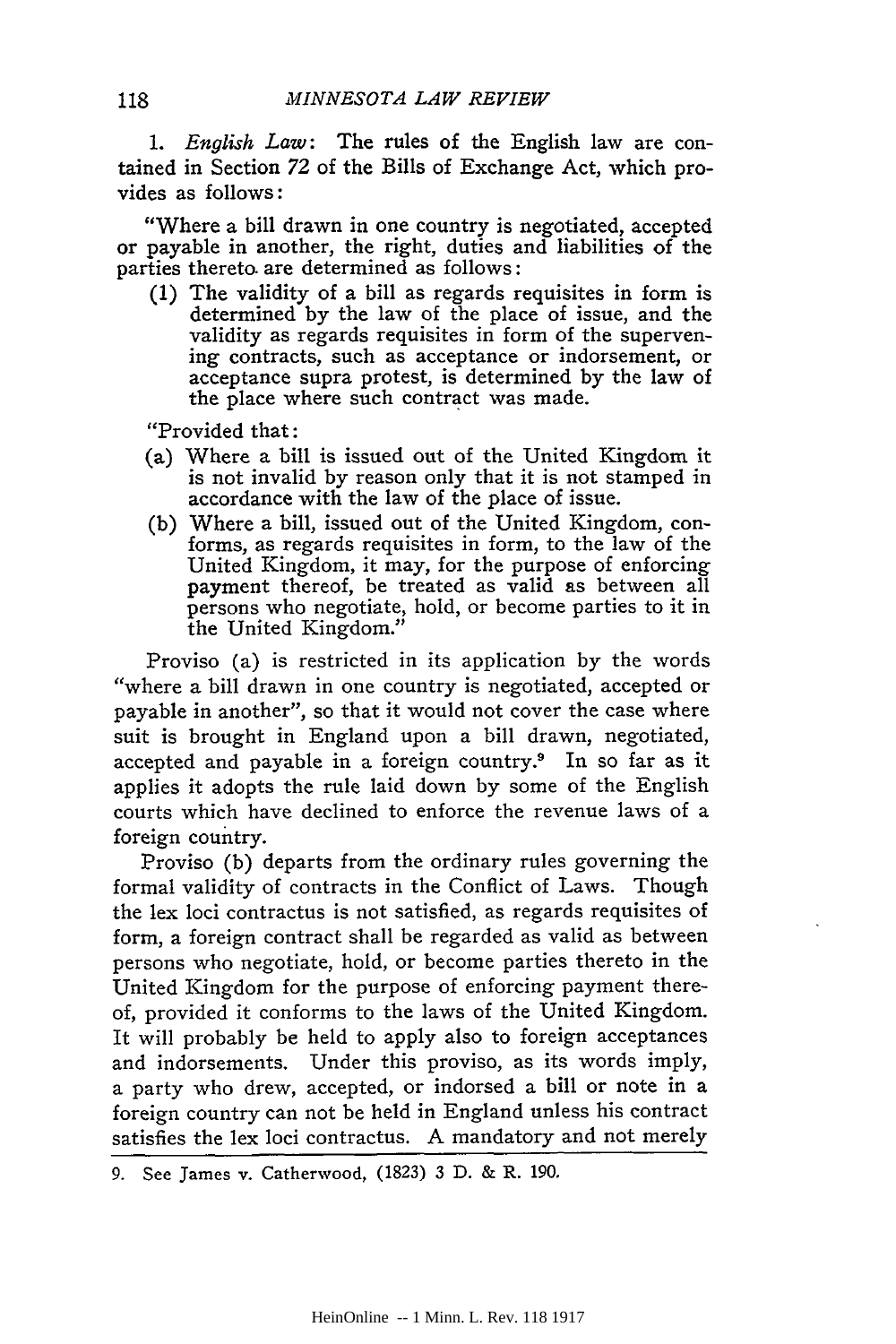a permissive effect is thus given to the rule locus regit actum, proviso (b) constituting but a partial exception.

*2. American Law:* There are comparatively few cases discussing the question of the formal validity of bills and notes. Those that deal with the matter have involved usually the validity of an oral acceptance of a bill of exchange or the validity of bills and notes not complying with stamp requirements. The two leading cases on the subject of oral acceptances are *Scudder v. The Union National Bank'10* and *Hall v. Cordell."* In the former it was held that a parol agreement made in Illinois to accept a draft previously drawn upon the promisor at St. Louis, being valid by the law of Illinois, would support an action against the promisor or acceptor of the draft notwithstanding that by the law of Missouri, where the draft was payable, such parol promise was not sufficient. In the opinion of the Supreme Court, speaking through Mr. Justice Hunt, "Matters bearing upon the execution, the interpretation, and the validity of a contract are determined by the law of the state where the contract is made. Matters connected with its performance are regulated by the law prevailing at the place of performance." $12$  This statement is generally cited in support of the doctrine that the law of the place of execution governs the formality necessary for the validity of a contract. This expresses, no doubt, the opinion of the court, for Mr. Justice Hunt quotes from Wheaton on the Conflict of Laws, and Parsons on Bills and Notes to the same effect. Nevertheless the statement was a mere dictum under the facts of the case.<sup>13</sup>

<sup>10. (1875) 91</sup> U. S. 406, 23 L. Ed. 245.

<sup>11. (1891) 142</sup> U. S. 116, 12 S. C. R. 154, 35 L. Ed. 956.

<sup>12.</sup> At pp. 412-413.

<sup>13. &</sup>quot;There is no statute in the state of Illinois", says the learned Justice, "that requires an acceptance of a bill of exchange to be in writing, or that prohibits a parol promise to accept a bill of exchange:<br>on the contrary, a parol acceptance and a parol promise to accept are<br>valid in that state, and the decisions of its highest court hold that a<br>parol p to accept was not only made in Illinois, but the bill was then and there actually accepted in Illinois, as perfectly as if Mr. Scudder had written an acceptance across its face, and signed thereto the name of his firm. The contract to accept the bill was not to be performed in Missouri. It had already, by the promise, been performed in Illinois. The contract to pay was, indeed, to be performed in Missouri; but that was a different contract from that of acceptance." At p. 413.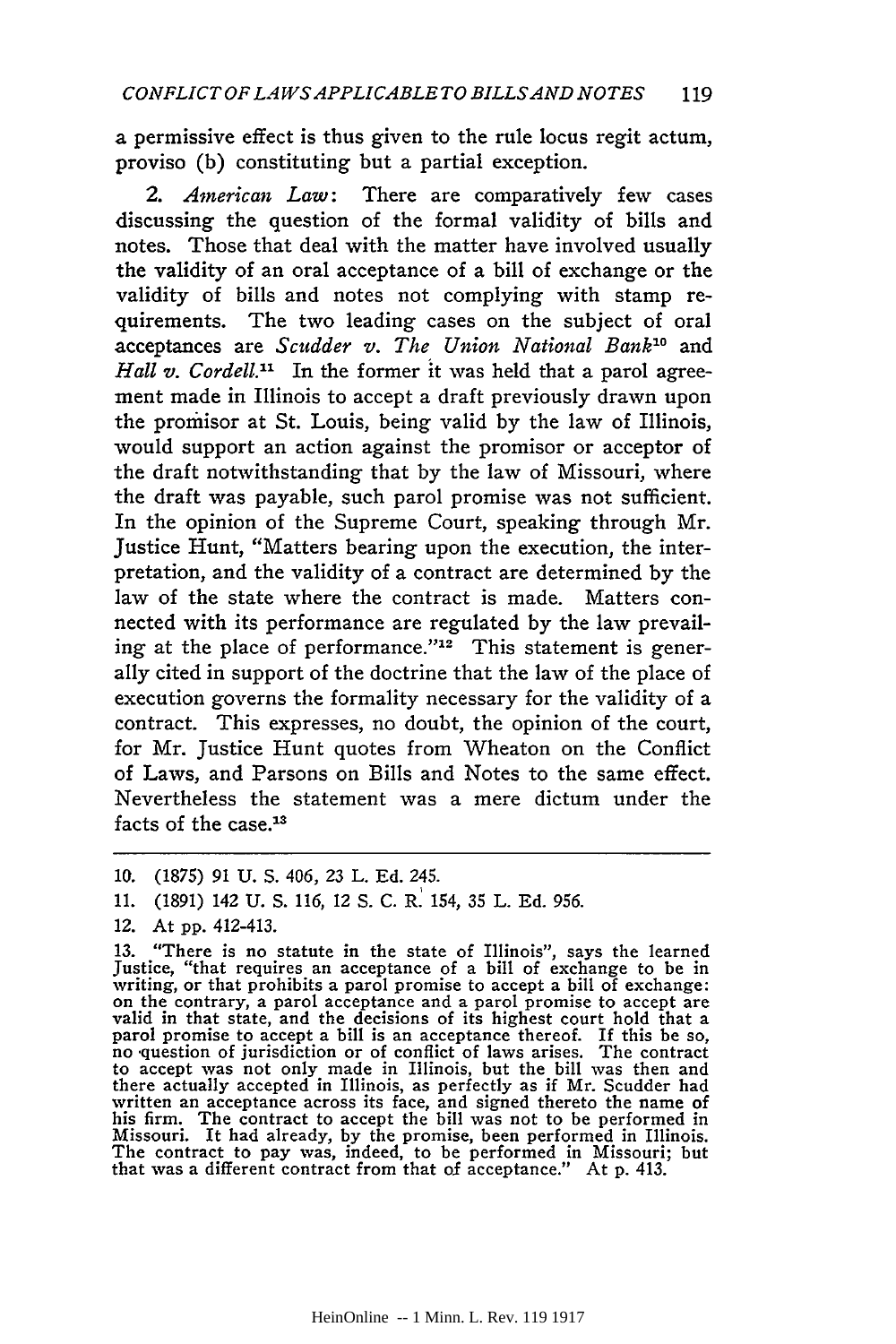In *Hall v. Cordell* the defendants of Chicago at Marshall, Missouri, verbally agreed with plaintiffs, bankers at the latter place, that defendants would accept and pay all drafts drawn upon them by one Farlow for cattle bought by Farlow and shipped by him to the defendants from Missouri. The defendants refused to pay- upon presentation a draft drawn upon them under this agreement. By statute in Missouri an agreement to accept bills of exchange must be in writing. The defendants contended that by reason of that statute the contract could not be the basis for a recovery in Illinois. The Supreme Court of the United States held, however, as follows:

"We are, however, of opinion that, upon principle and authority, the rights of the parties are not to be determined by the law of Missouri. The statute of that state can have no application to an action brought to charge a person, in Illinois, upon a parol promise to accept and pay a bill of exchange payable in Illinois. The agreement to accept and pay, or to pay upon presentation, was to be entirely performed in Illinois, which was the state of the residence and place of business of the defendants. They were not bound to accept or pay elsewhere than at the place to which, **by** the terms of the agreement, the stock was to be shipped. Nothing in the case shows that the parties had in view, in respect to the execution of the contract, any other law than the law of the place of performance. That law, consequently, must determine the rights of the parties."<sup>14</sup>

If the statement in the Scudder case that matters bearing upon the execution are determined **by** the law of the place of execution means to say that the lex loci contractus is the only law which, in the nature of things, can give binding force to the will of the parties, it is, of course, inconsistent with the case of *Hall v. Cordell* which applies the intention of the parties as the test. The cases can be harmonized if the rule locus regit actum, which Mr. Justice Hunt mentions in quoting. from Wheaton, were recognized **by** the Supreme Court of the United States as having a permissive sense, according to which a transaction would be valid, as regards formalities, if it complied with the lex loci contractus or with that of the state, which governs the validity of the transaction in other respects. The Scudder case would then fall within the first branch of the rule and *Hall v. Cordell* within the second. The objection to this interpretation is that there is no evidence in the opinion of the two cases to indicate that the Supreme

14. At **p.** 120.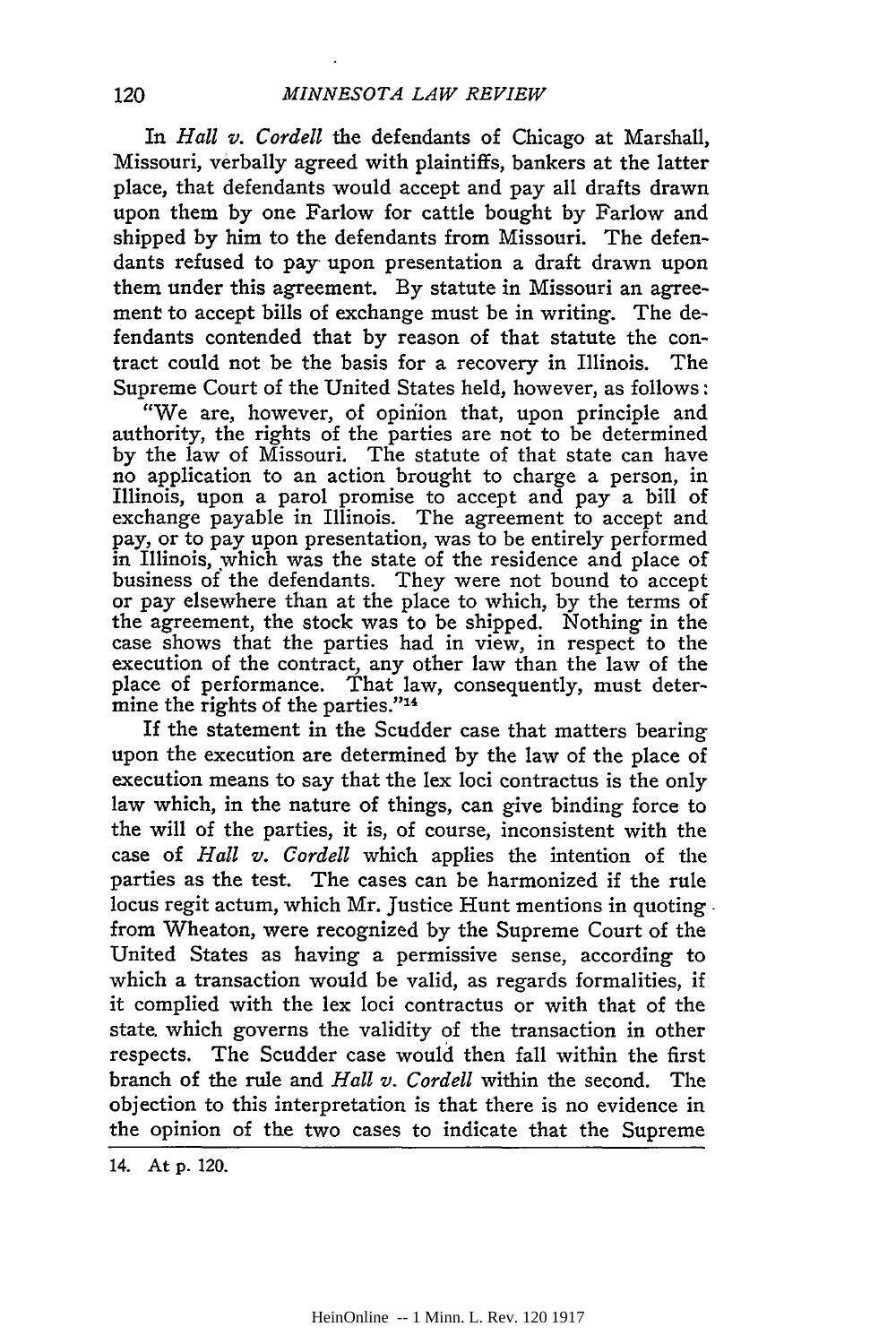Court meant to adopt the rule locus regit actum in an optional sense. Nowhere does it appear that the court would subject the formal requirements to a rule differing from that determining the validity of the contract in general. It seems to be assumed throughout that all matters bearing upon the execution of a contract, including all formalities, are subject to one law. This law is said to be the lex loci contractus in the Scudder case and the lex loci solutionis, on account of the presumed intention of the parties, in *Hall v. Cordell.15* In both cases the agreement was upheld. Hence it might be suggested that just as is held in the usury cases, so in the matter of the formal validity of contracts, the parties will be presumed to have contracted with reference to the law of the place that will support the contract. The difficulty with this conclusion is that the Supreme Court in the Scudder case appears to lay down the rule that the lex loci contractus governs all matters bearing upon the execution of contracts as an absolute rule and not on the ground of presumptive intent. All that can be safely said is, therefore, that in the opinion of the Supreme Court the validity of a contract, as regards form, aside from the Statute of Frauds, which brings in the question of Procedure, is subject to the law controlling the validity of the contract in other respects; and that the Supreme Court, in a desire to uphold the contract, accepted the lex loci contractus as the governing law in the Scudder case and the lex loci solutionis in *Hall v. Cordell.*

Very few cases appear to have arisen in the state courts since the decision of the Scudder case and *Hall v. Cordell."6* Most of the decisions prior to the above cases favored the lex loci contractus.<sup>17</sup> The lower federal courts have dealt with

16. In Bank of Laddonia v. Bright Coy Comm. Co., (1909) 139 Mo. App. 110, 120 **S.** W. 648, the St. Louis Court of Appeals applied the law of the place of performance, following Hall v. Cordell.

17. See Scott v. Pilkington, (1861) 15 Abb. Pr. 280; Lonsdale v. Lafayette Bank, (1849) 18 Ohio 126; Worcester Bank v. Wells, (1844) 8 Met. (Mass.) 107; Bissell v. Lewis, (1857) 4 Mich. 450. This is true also of the formal validity of contracts in general. Hunt v. Jones.

<sup>15.</sup> The Supreme Court of the United States has never followed a consistent theory governing the validity of contracts in the Conflict of Laws. See Pritchard v. Norton, (1882) 106 U. S. 124; 1 S. C. R. 102, 27 L. Ed. 107; C Liverpool & G. W. Steam Co. v. Phenix Ins. Co., (1889) 129 U. **S.** 397, 9 **S.** C. R. 469, 32 L. Ed. 788; Equitable Life Ins. Co. v. Clements. (1891) 140 U. **S.** 226; 11 **S.** C. R. **822,** 35 L. Ed. 497; London Assurance v. Companhia de Moagens do Barreiro, (1897) 167 U. **S.** 149, 17 **S.** C. R. 785, 42 L. Ed. 113.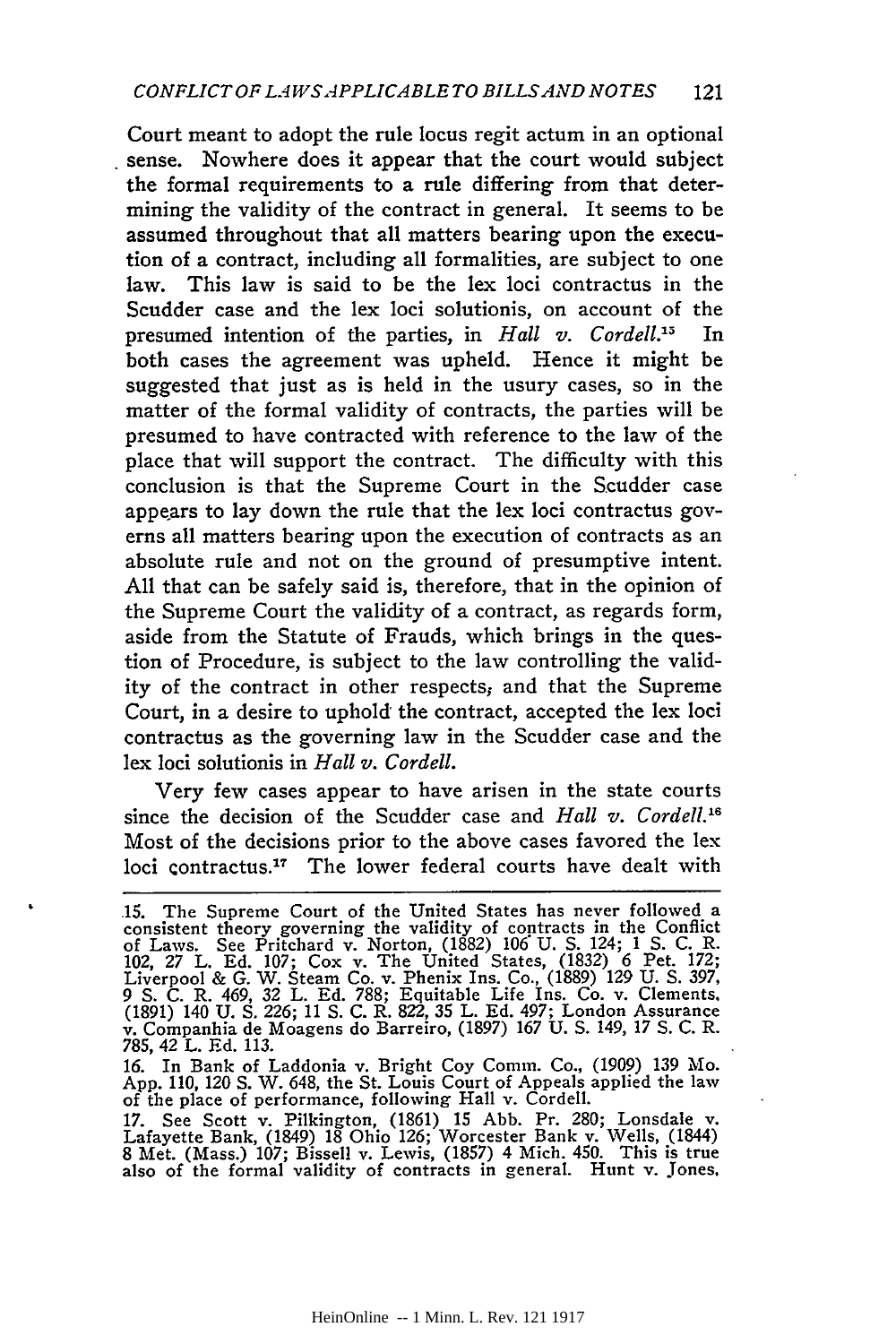the matter only in one or two instances since the above decisions. In *Exchange Bank v. Hubbard*<sup>18</sup> the Circuit Court of Appeals of the Second Circuit applied the principle of the Scudder case without referring to *Hall v. Cordell.* When the case came up on a subsequent appeal **19** the court adopted the intention test laid down in *Hall v. Cordell* and, in the application thereof, reached the conclusion that the parties under the circumstances contracted with reference to the lex loci contractus.<sup>20</sup>

Where the formal requirement consists in the affixing of a stamp or the use of stamped paper for revenue purposes, non-compliance with such a law may result in the invalidity of the obligation, or it may simply preclude the admissibility of the instrument in evidence. In the latter event, the provision, being a procedural one, would have no extraterritorial effect.<sup>21</sup> Where the non-compliance with the stamp law renders the instrument void, there is conflict in the authorities. Some courts apply the ordinary rule and deny all relief.<sup>22</sup> Others have enforced the contract on the ground that no regard should be paid to foreign revenue **laws.23** A further complication is presented when there is a difference between the law of the place of execution of the contract and that of its performance; for example, where the law of the place of issue makes the contract void but the law of the place of performance either has no stamp law or its stamp law affects merely the admissibility of the instrument in evidence. Assuming that foreign stamp laws are entitled to recognition when they invalidate the contract, the question raised in this case would be similar to that discussed in connection with oral acceptances. In *Vidal v. Thompson<sup>24</sup>*the law of the place of issue was held to govern.

(1879) 12 R. I. 265; Perry v. Mt. Hope Iron Co., (1886) 15 R. I. 380; Dacosta v. Davis, (1854) 24 N. *J.* L. 319. 18. (1894) 62 Fed. 112. 19. (1896) 72 Fed. 234. 20. The lex loci contractus as such appears to have been applied in Russell v. Wiggin, (1842) 2 Story 213, Fed. Cas. No. 12,165, and Gar-retson v. North Atchison Bank, (1891) 47 Fed. 867. 21. Fant v. Miller, (1866) 17 Gratt. (Va.) 47; Lambert v. Jones, (1856) 2 Patten & H. (Va.) 144. 22. Satterthwaite v. Doughty, (1853) 44 N. C. 314; Fant v. Miller, (1866) 17 Gratt. (Va.) 47. 23. Ludlow v. Rensselaer, (1806) 1 Johns. 93; Skinner v. Tinker, (1861) 34 Barb. (N. Y.) 333. 24. (1822) 11 Martin (La.) 23.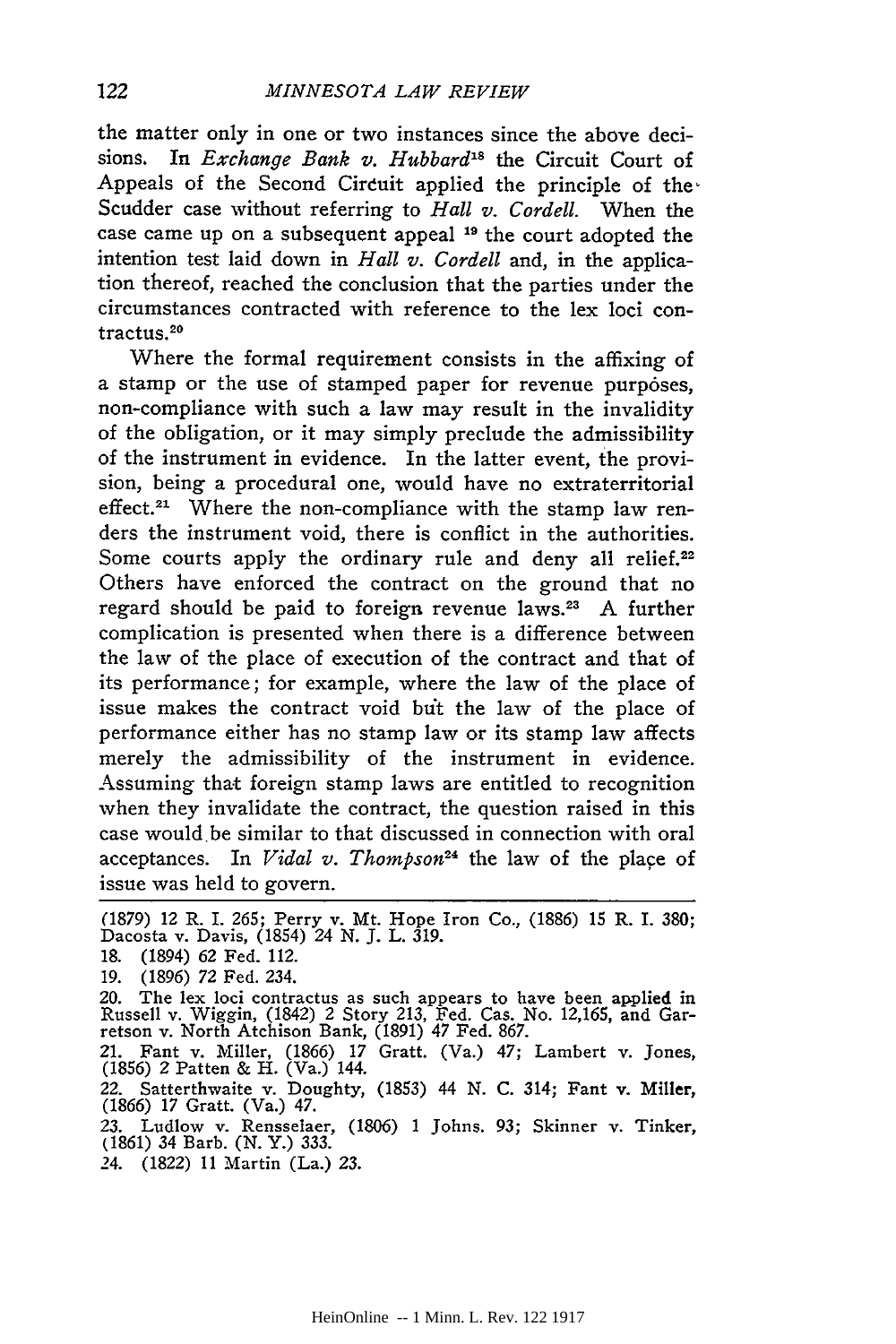*3. French Law:* A bill or note, its acceptance or indorsement is valid, as regards form, if it satisfies the law of the place of execution.<sup>25</sup> Although there is a tendency<sup>26</sup> on the part of the French courts to give to the rule locus regit actum, which was formerly imperative, $27$  a permissive character, the law of bills and notes has scarcely been affected thereby.<sup>28</sup> Whether the above rule is applicable to foreign stamp laws is uncertain.<sup>29</sup>

*4. German Law:* Article 85 of the German Exchange Act reads as follows:

"The essential requirements of a bill of exchange drawn abroad, as also every other statement on such a bill, are to be decided according to the law of the place at which the statement is made. If, however, the statements inserted abroad on the bill satisfy the requirements of the inland law, no objection can be taken against the legal liability incurred by statements subsequently made within the Empire (Inland) on the ground that the statements made abroad do not satisfy the foreign law. Statements on bills by which one German citizen becomes bound to another German citizen in a foreign country, are also valid although they only comply with the requirements of the inland law."

It will be noticed that the German Exchange Act speaks of the essential requirements of bills and notes. From the standpoint of the German law of exchange, which is strictly formal, all essential requirements prescribed by the legislator are in reality *formal* requirements.

The lex loci contractus means the law of the place of execution; the law of the place of performance is of no importance.<sup>30</sup>

Two exceptions are made by the German Exchange Act to the application of the lex loci contractus, where the latter would operate to invalidate the contract. No exception exists where the contract is valid under such law. The first excep-

*27.* App. Douai, Jan. 13, 1887 (S. 1890, 2, 148); Trib. Civ. Rouen, July 22, 1896 (26 Clunet 578).

29. See Vincent & Penaud, pp. 345-346; Weiss IV, pp. 452-453.

30. 6 ROHG 127.

HeinOnline -- 1 Minn. L. Rev. 123 1917

<sup>25.</sup> Trib. Civ. Marseilles, Sept. 5, 1876 (4 Clunet 425) ; Comm. Trib. Le Havre, March 19, 1881 (9 Clunet 80) ; Paris, Dec. 8, 1883, (11 Clunet 285) ;<br>App. Bordeaux Jan. 24, 1880 (8 Clunet 360) ; June 7, 1880, (8 Clunet 155) ;<br>App. Paris Jan. 12, 1889 (16 Clunet 291) ; App. Besançon Jan. 25, 191

<sup>26.</sup> Cass. June 14, 1899 (S. 1900, 1, 225) and note by Professor Pillet; Cass. Aug. 18, 1856 (D. 1857, 1, 39).

<sup>28.</sup> But see Comm. Trib. Nice, May 22, 1912 (40 Clunet 156).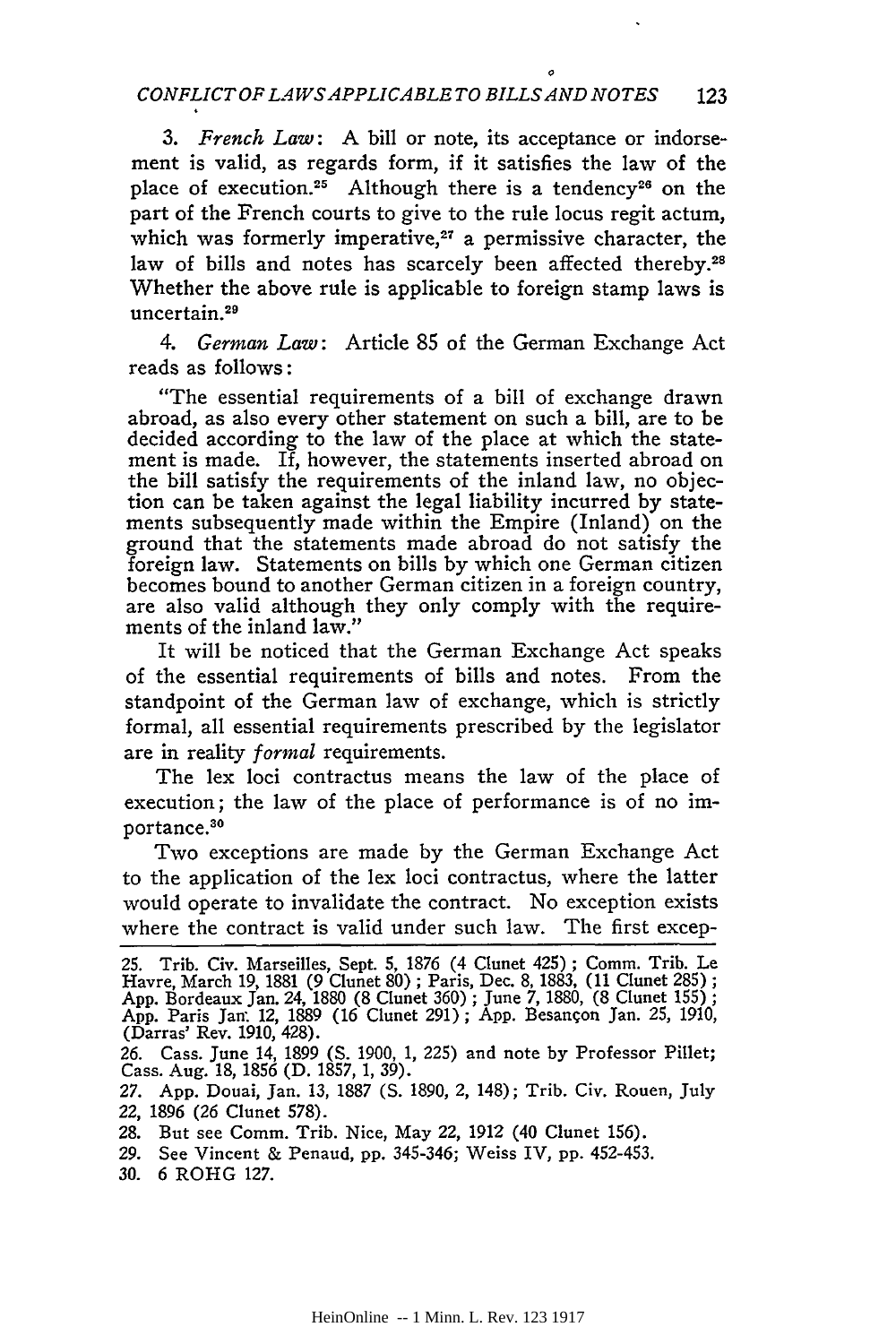tion provides that an acceptance or indorsement in Germany of a foreign bill or note, which is void for want of compliance with the formal requirements of the law of the place of issue, is binding, provided such a bill or note complies with the requirements of the German law. The second exception has reference only to German subjects. It lays down the rule that a contract between two German subjects entered into abroad shall be binding if it meets the requirements of the German law.

Article 11 of the Law of Introduction to the German Civil Code, paragraph 1, has now the following general provision:

"The form of a legal transaction is controlled by the laws governing the relation which constitutes the subject of the transaction. However, compliance with the laws of the place where the transaction is entered into is sufficient."

This article adopts the rule locus regit actum in a permissive sense, and sustains the contract, as regards formal requisites, if it satisfies the lex loci contractus or the law governing the contract, i. e. the lex loci solutionis or the lex domicilii.<sup>31</sup> It seems, however, that the above provision, which went into effect on January 1st, 1900, is not applicable to bills and notes and that the latter continue to be governed by the special provisions of Article 85 of the General Exchange Act of 1849.32

*5. Italian Law:* The Italian law is contained in Article 58 of the Commercial Code, which reads as follows:

"The form and essential requisites of commercial obligations \* \* \* are governed by the law \* \* \* of the place \* \* \* where the obligations are created \* \* \*, save the exception laid down in Article 9 of the Preliminary Dispositions of the Civil Code for those subject to one and the same national law."

According to Article 9 of the Preliminary Dispositions of the Civil Code the "extrinsic form of acts inter vivos  $* * *$ shall be determined by the law of the place where. they are done. The \* \* \* contracting parties may choose, however, to follow their national law, provided the latter be common to all of the parties."

**31.** The German courts generally apply the law of the place of per- formance. Reichsgericht, July 4, 1904 **(15** Niemeyer 285) but some- times the law of the domicile of the debtor. 61 RG 343, Oct. 12, 1905. 32. See Staub, Sec. **85;** Planck, Biirgerliches Gesetzbuch, Art. 11 Law of Introduction.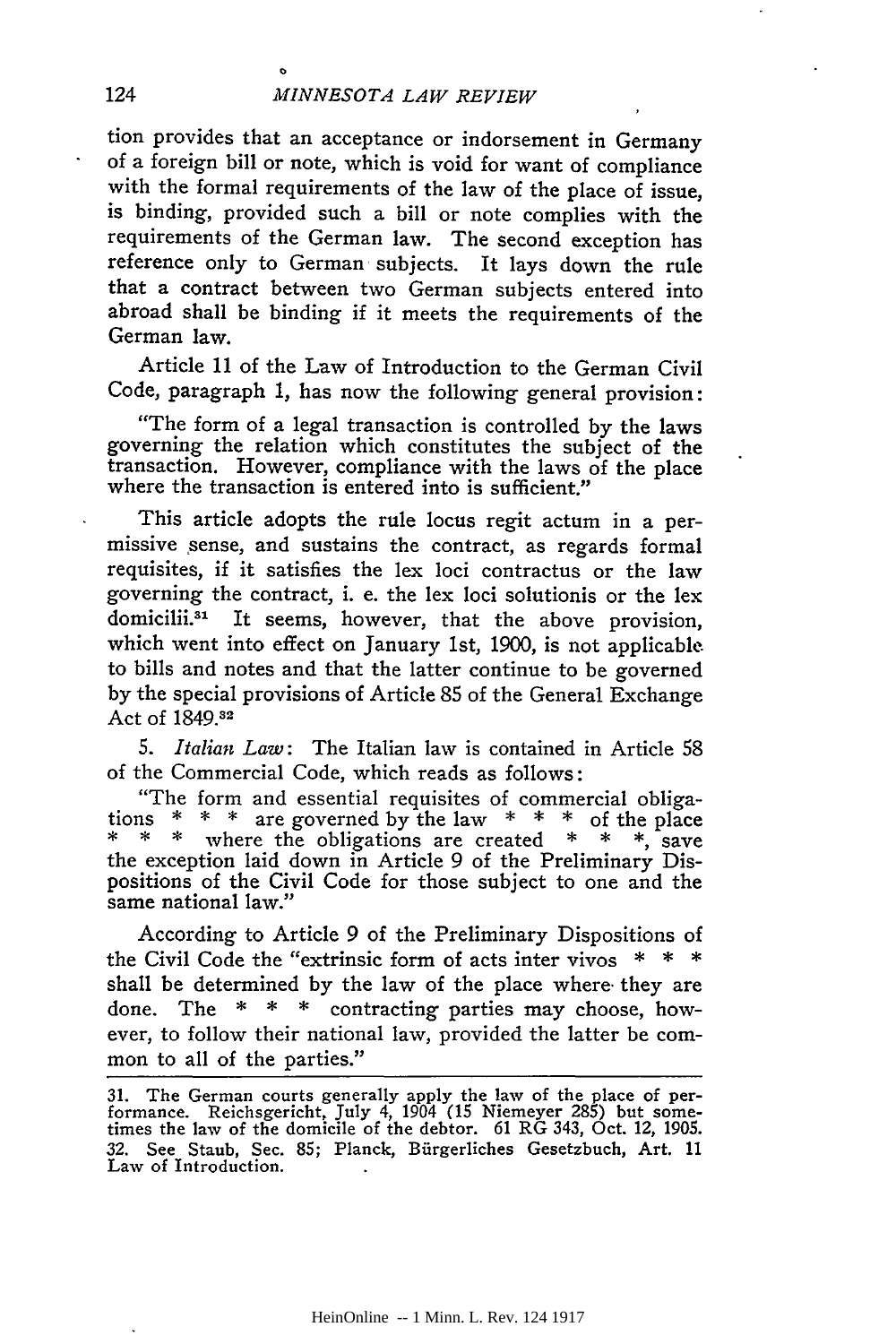Two principal questions are suggested by the preceding comparative statement of the law.

First-Should the rule locus regit actum be adopted as the law governing the formal validity of bills and notes, and if so, should it have an imperative or merely a permissive character?

Second-What exceptions, if any, should be recognized to this rule?

As regards the first question there can be no doubt that the lex loci contractus is the controlling law. **All** of the modern legislations admit this principle as well as the decisions of the courts. Only in the United States there is some uncertainty regarding the application of the above rule in view of the decision of the Supreme Court of the United States in *Hall v. Cordell,* but the weight of authority agrees with the general rule. The lex loci contractus is adopted also by the Institute of International Law<sup>33</sup> and by the Convention of the Hague.<sup>34</sup> The text writers also are of the unanimous opinion that the lex loci contractus should govern.<sup>35</sup> The rule laid down by the Supreme Court of the United States in the Scudder case may be regarded, therefore, as the governing law by almost universal assent.

There is no agreement, however, both in the positive law and among the jurists as to whether or not the lex loci contractus should be regarded as an exclusive rule.

This conflict of opinion has largely an historical foundation and is connected with the nature of the rule locus regit

Under the older continental theory, according to which the bill of exchange was looked upon literally as a mandate from the drawer to the drawee for the payment of funds belonging to the drawer, the contract was deemed made at the domicile of the drawee. The formal requirements were subjected, therefore, to the lex domicilii of the drawee. Voet, Commentaria ad Pandectas, **Bk.** XXII, Tit. II, Sec. **10.** Dupuis de la Serra, L'Art des Lettres de Change, Ch. XV, No. 12, cited in Mass6. Le Droit Commercial dans ses Rapports avec le Droit des Gens et le Droit Civil, I, No. 589; Pothier, du Contrat de Change, No. 155; Brocher, Cours de Droit International Priv6, II, **pp.** 315-316.

<sup>33.</sup> Annuaire VIII, p. 121.

<sup>34.</sup> Art. 75, Uniform Law, Senate Document No. 162, Sixty-third Congress, First Session, p. *64.*

<sup>35.</sup> Asser, p. 207; Audinet, p. 609; v. Bar, p. 671; Champcommunal, Annales de Droit Commercial, II, p. 142; Chr6tien, Etude sur la Lettre de Change, p. 72; Conde y Luque, Derecho Internacional Privado, II, p. *297;* Despagnet, p. 987; Diena, III, p. 28; Esperson, Diritto Cambiario Internazionale, p. 20; Field, Art. 614; Meili, II, p. 331; Lyon-Caen et Renault, IV, p. 545; Ottolenghi, **p.** 81; Val6ry, **p.** 1279; Weiss, IV, p. 448.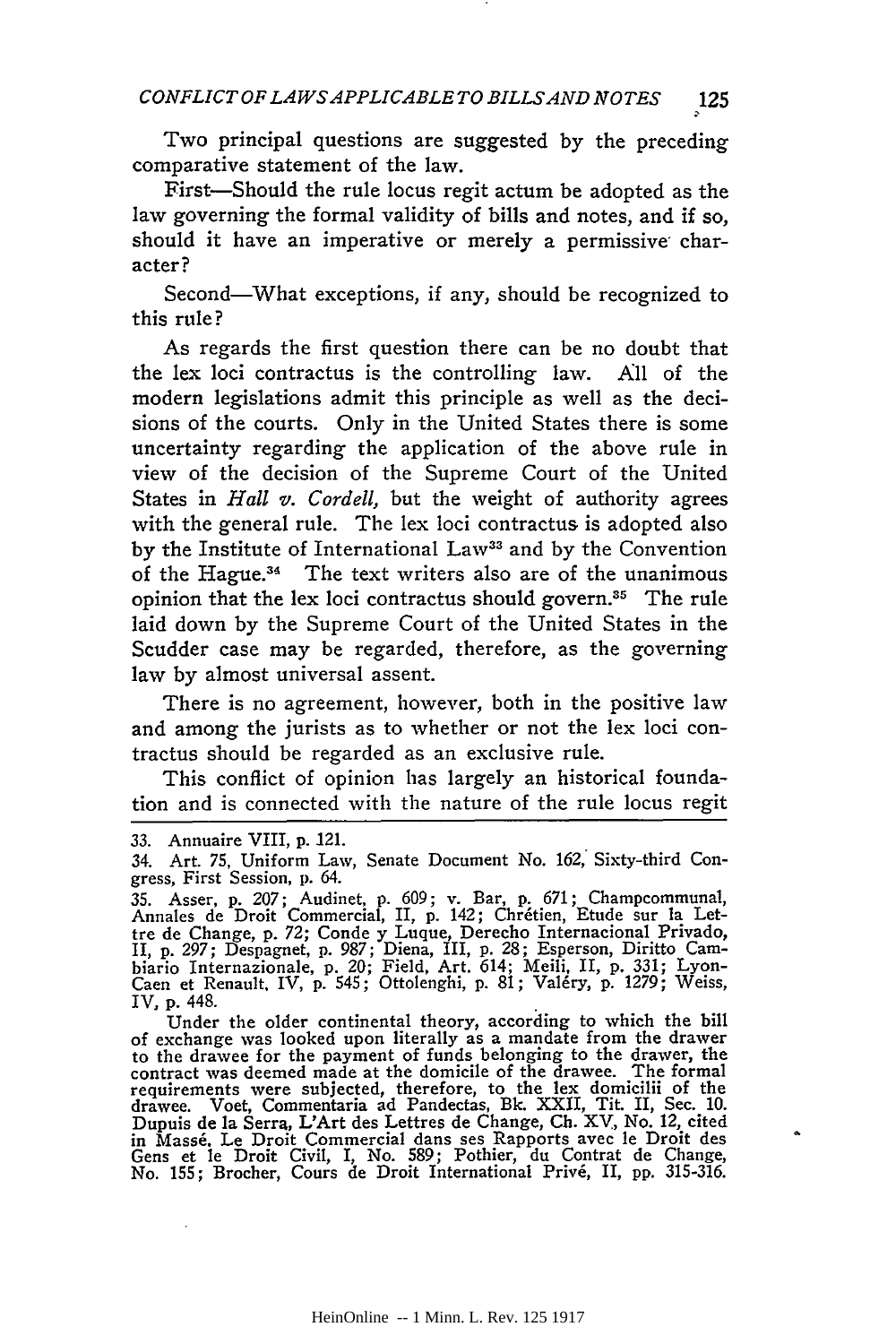actum in the Conflict of Laws. In Roman law and in the earliest period of the development of the rules of the Conflict of Laws in the Middle Ages, it seems that the validity of a legal transaction, so far as its formal execution is concerned, was determined by the same law that governed its validity or legality in general.<sup>36</sup> The difficulty of complying with the formal requirements of a foreign law and the injustice that might result therefrom led Bartolus and his successors to advocate that a will be deemed sufficiently executed if it complied with the law of the place of execution. Through the influence of Bartolus the rule locus regit actum, which was extended later to other transactions, became established. Being introduced on grounds of convenience the lex loci contractus did not supplant the original rule and so it came that the rule locus regit actum had at first only a permissive effect. A legal transaction was valid, therefore, as regards formal execution, if it satisfied the law of the place of execution or the law governing its validity or legality in other respects.<sup>37</sup> In the course of time the rule lost its original character in some countries so as to become imperative; in others it remained an alternative rule, except in certain classes of cases.<sup>38</sup> In England and the United States the rule locus regit actum was never accepted, except as to contracts, and with respect to them only in a mandatory form. In those countries which, in modern times, have pressed the claims of the national law, the rule is not infrequently stated as allowing a compliance with the lex loci contractus or the lex patriae which is common to the parties.<sup>39</sup>

In the law of bills and notes Italy has adopted squarely the rule locus regit actum in a permissive sense. Germany has accepted it to a limited degree, namely, when German subjects contract abroad. France, England and the United States, on the other hand, prescribe the lex loci contractus, upon principle, as an absolute rule.

Γ

39. Audinet, p. 270; Despagnet, p. 665; Fiore, I, pp. 250-253; Pillet, Principes, p. 486; Surville et Arthuys, p. 267; Weiss, III, p. 120.

**<sup>36.</sup>** See Cod. VI. **23. 9,** as to Roman law, and Lain6, II, **pp.** 333-357, concerning the later writers.

<sup>37.</sup> See Lainé, Introduction au Droit International Privé, II, pp. 395-413.

<sup>38.</sup> See Buzzati, L'Autorita delle Legge Straniere relative alla Forma degli Atti Civili, pp. 13-49, 170-184; Niemeyer, Vorschriften und Materialien, pp. 98-100.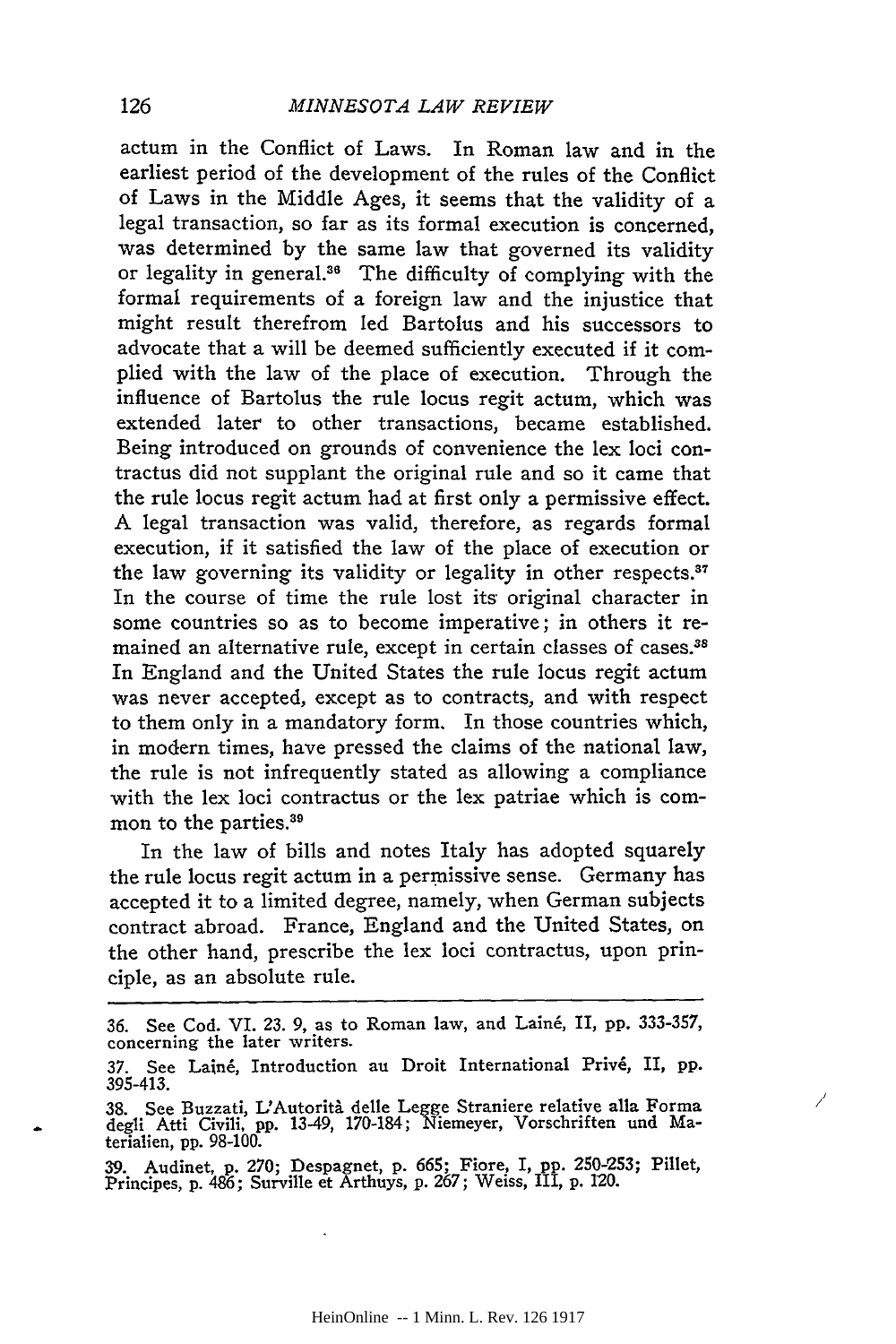As for the text writers, those regarding the rule locus regit actum in the Conflict of Laws as mandatory reject, of course, any alternative rule in the matter of the formal execution of negotiable instruments.<sup>40</sup> Those contending that the rule has retained its original permissive character are divided in opinion upon the question whether an alternative provision is permissible in the law of bills and notes. Of those giving an affirmative answer some apply as the alternative rule the common national law of the immediate parties.<sup>41</sup> Others regard the various contracts as unilateral obligations and allow, therefore, a compliance with the national law of the debtor.<sup>42</sup> Others still would allow the lex patriae as the alternative rule only when it coincides with the lex loci solutionis.43 Many feel, on the other hand, that the formal character of the instrument and the security of transactions involving bills and notes do not admit of an alternative rule in the law of bills and notes.<sup>44</sup> Jitta proposes again the law of the fiduciary place of issue, that is, the law of the place from which the instrument or the particular contract is dated, and, in the absence of such an indication, the lex domicilii or when the party in question is engaged in business or exercises a profession, the law of the state in which he has his place of business or office. <sup>45</sup>

Is there a sufficient reason for the adoption of an alternative rule as regards formality in a Uniform Law for the United States?

If an alternative rule is to be adopted, it cannot assume the form given to it by the German and Italian law. The German law is inacceptable because of its discrimination between citizens and foreigners. The alternative rule adopted by the Italian law-the law of nationality common to the parties,cannot be approved, even if the lex domicilii be substituted for that of the lex patriae, for the reasons advanced in the

45. II, p. 46.

<sup>40.</sup> Asser, p. **66;** Buzzati, pp. 152-154; Demangeat, in Foelix's Trait6 du Droit International Privé, (4th ed.) p. 184, note; Field, Art. 614; Laurent, Le Droit Civil International, II, p. 445.

<sup>41.</sup> Audinet, p. 610; Chr~tien, pp. 84, **88;** Surville et Arthuys, p. 672; Weiss, IV, p. 449.

<sup>42.</sup> Von Bar, p. 671; Champcommunal, Annales de Droit Commercial.<br>1894, II, pp. 145-146; Chrétien, pp. 882-89; Esperson, pp. 27-28.

<sup>43.</sup> Mass6, I, p. 508.

<sup>44.</sup> Diena, III, p. **28;** Lyon-Caen et Renault, IV, pp. 545, 549; Meili, II, p. 331; Ottolenghi, p. **81;** Val6ry, p. 1279.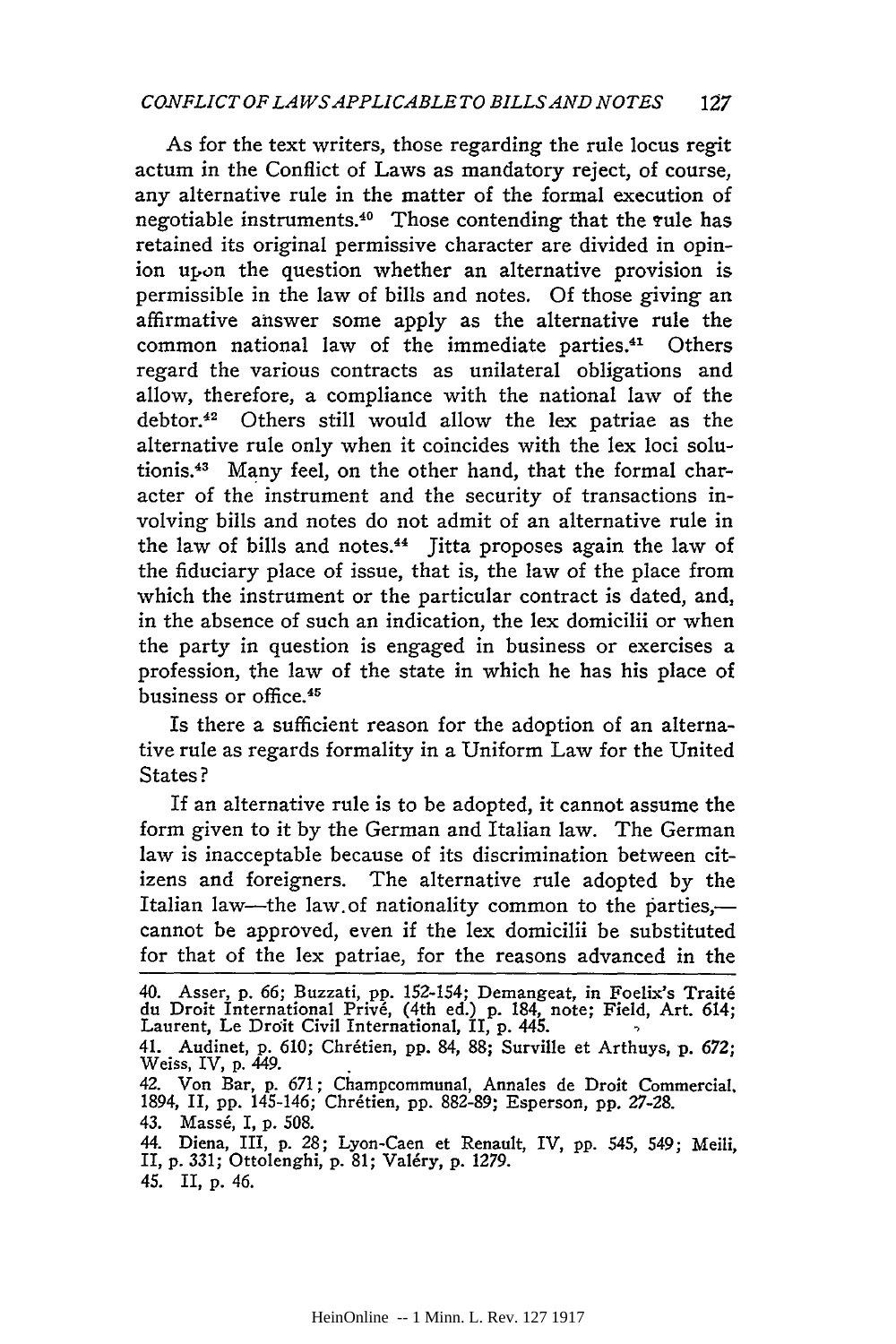discussion of alternative rules in connection with capacity. The only alternative rule which could reasonably be considered from the standpoint of American law is the lex loci solutionis, which has been actually proposed by Professor Despagnet,46 of the University of Bordeaux. Is it advisable to adopt this rule in the Uniform law? Whatever doubts may have existed concerning the expediency of an alternative rule as regards capacity, there can be none so far as it affects the formal validity of bills and notes, for there are special objections which prohibit its adoption, even though it be sanctioned with respect to capacity and with respect to the formal validity of contracts in general.

In another place<sup>47</sup> the author has expressed his opinion that an alternative rule which would allow a contract to be valid,'if it satisfied the requirements of the lex loci contractus for the law governing its validity in other respects, might be proper in jurisdictions where the lex loci contractus does not control the validity of contracts. But the following reservation was made which covers the exact subject now under consideration. "An exception should be made," it is there stated, "with respect to commercial paper. The nature of the instrument is here essentially dependent upon its form. Absolute certainty in regard to its character is of the utmost importance. A fixed rule must therefore apply which, in the nature of things, is the law of the place of issue."

That there is a valid distinction between ordinary contracts and bills and notes appears most clearly from the German law. Article 11 of the Law of Introduction to the Civil Code sustains a contract, so far as its formal validity is concerned, if it complies with the law of the place of making or with the law governing its validity or obligation in other respects, which, according to the prevailing rule, is the law of the place of performance. In the interest of security of dealings in commercial paper, this alternative provision does not extend to bills and notes, which are governed, upon principle, by the lex loci contractus.<sup>48</sup> The exceptional importance attached to the form of bills and notes is seen also in the attitude taken on the question of alternative rules by the Institute of Inter-

<sup>46.</sup> p. 988.

<sup>47. 20</sup> Yale Law Journal, pp. 457-458.

<sup>48.</sup> Staub, Art. 85; Planck, Bfirgerliches Gesetzbuch, Art. 11 Law of Introduction.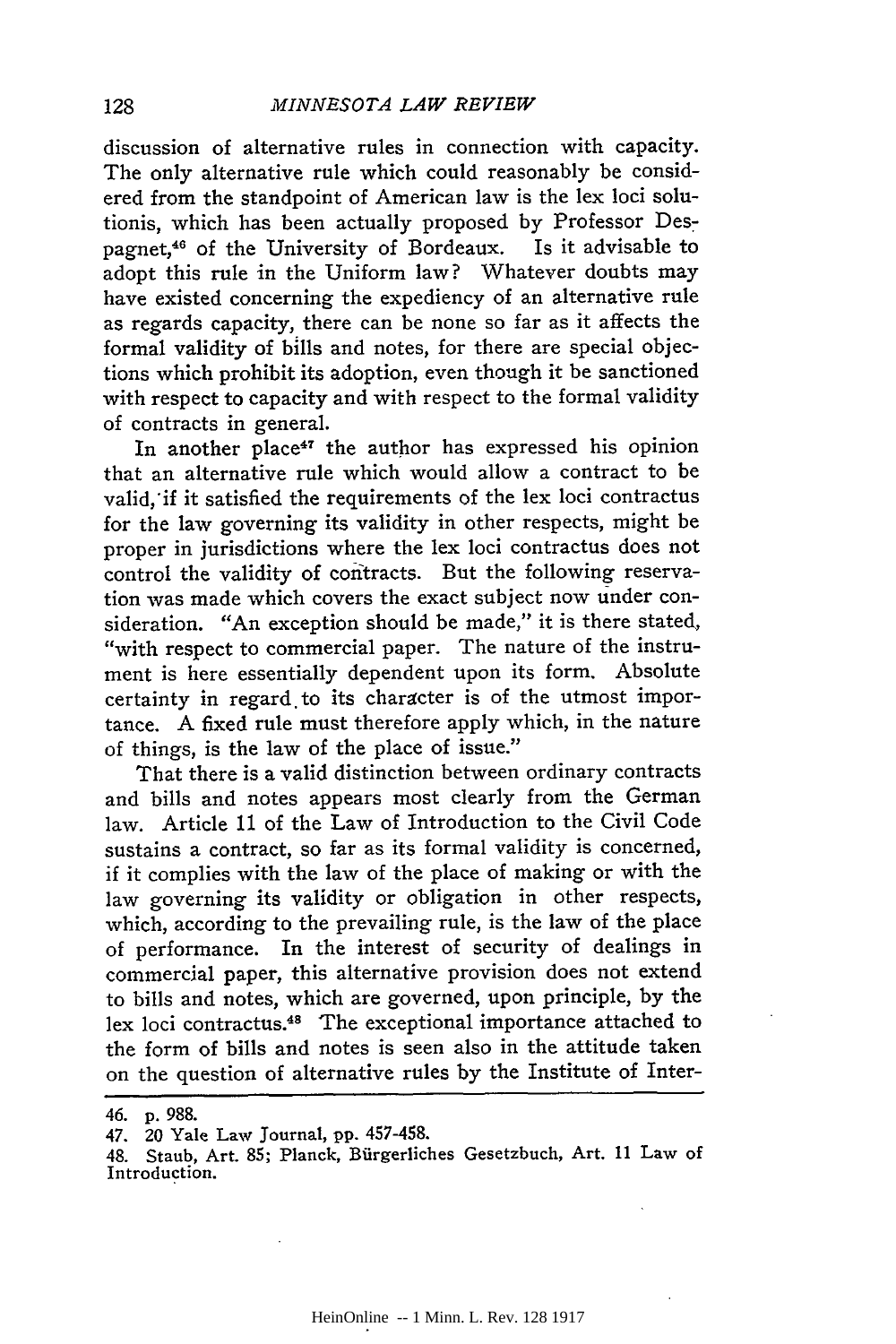national Law<sup>49</sup> and the Convention of the Hague.<sup>50</sup> Both allow such an alternative rule as regards capacity but deny it in the matter of the formal execution of bills and notes.

Whatever the merits of an alternative rule may be in general, for the reasons above suggested it cannot be adopted with respect to the formal requirements of bills and notes. In this branch of the law at least the rule locus regit actum must have an imperative character.

Because of the special objections in the law of bills and notes to the adoption of an alternative rule, as regards formalities, which are based upon the negotiable character of such instruments and the consequent requirements of certainty, there is no need of considering the provisions of the English Wills Act or the statutory provisions existing in many states of this country which- have introduced, in the matter of wills and deeds, the continental rule of locus regit actum in a permissive sense.

The foregoing discussion relates to the essential as well as to the formal requirement of bills and notes, for no clear line of demarcation between the two can be drawn. This is most apparent in countries belonging to the German group which have adopted the formal exchange law, according to which the rights of the parties are derived solely from the form of the instrument.51 "The bill of exchange," says a noted Italian writer,<sup>52</sup> "being a literal<sup>53</sup> contract, its form no doubt influences the substance of the obligation." Article 85 of the German Exchange Law speaks accordingly only of the law governing the essential validity of the contract, the term including all formal requirements. In the other countries that have not adopted the formal system of bills and notes after the German type, for example, France, the impossibility of clearly distinguishing between form and substance is likewise admitted. Says Des-

51. See Griinhut, Wechselrecht, II, p. 572.

<sup>49.</sup> Annuaire VIII, p. 121.

**<sup>50.</sup>** Art. **75,** Uniform Law, Senate Document No. 162, Sixty-third Congress, First Session, **p.** 64.

<sup>52.</sup> Diena, III, p. 28.

<sup>53. &</sup>quot;The literal contract of Roman Law", says Professor Sohm, "was<br>a fictitious loan, which operated by virtue of the 'literae'—i. e. by<br>virtue of the writing in the codex as such, irrespectively altogether<br>of the facts ac money." Institutes, Ledlie's translation, 2nd ed. p. 413.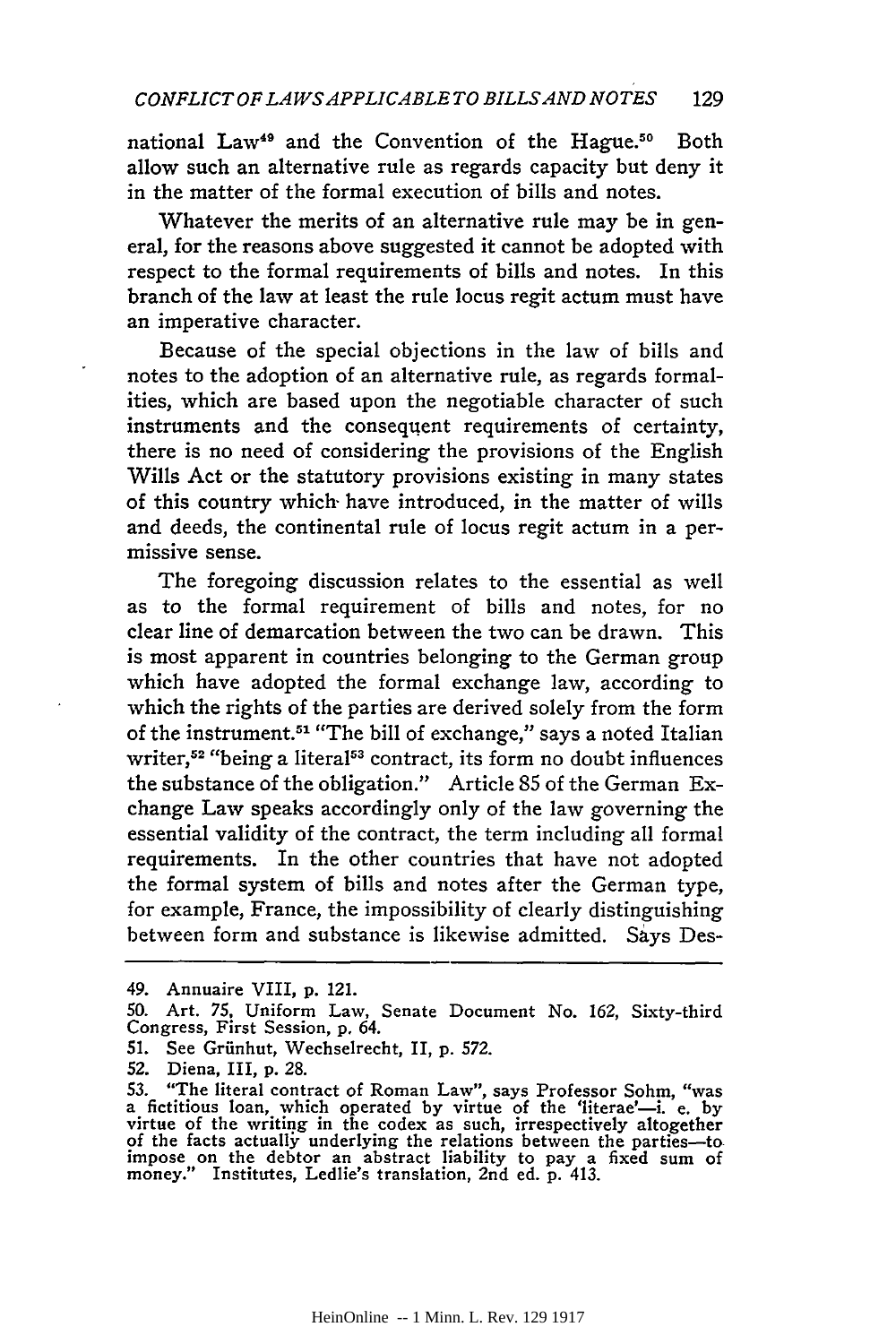pagnet:<sup>54</sup> "Without doubt certain of these requisites may refer to matters of substance, as the 'remise de place en place' and the indication of 'value received'. But they constitute all parts of the context of the bill of exchange and **by** virtue of that fact become matters of form." Other writers of authority call attention to the same fact.<sup>55</sup> Section 72, subdivision 1, of the Bills of Exchange Act uses the expression "requisites of form", but these words are to be understood no doubt as including all essential requirements, excepting those of capacity and consideration. In the Negotiable Instruments Law the essential requirements for the validity of a bill or note, apart from capacity and consideration, are found in the chapter entitled "Form and Interpretation". The word "form" includes therefore the essential requirements. The American cases dealing with the question from the standpoint of the Conflict of Laws appear to have assumed, however, that a distinction might be drawn between the formal and essential requisites, and that they might be subjected properly to different laws. While the requirement of a written form or of a stamp has been considered a matter of formal execution, which is determined **by** the lex loci contractus, the statutory provision that a negotiable note must be payable at a bank<sup>56</sup> and the prohibition of a stipulation for attorneys' fees<sup>57</sup> have been classified as matters of substance and subjected to the law of the place of payment. In none of the cases was there any discussion of the problem involved. It is submitted that all of the conditions prescribed **by** law for the creation of a bill or note should be governed **by** one law-the lex loci contractus -and that the American decisions last referred to should be disapproved.

What has been said under Capacity concerning the meaning of the lex loci contractus and the importance of the place from which the original instrument or a supervening contract is dated holds true also of the present subject.

Should any exceptions to the lex loci contractus like those found in the Bills of Exchange Act or the German Exchange Law be recognized?

<sup>54.</sup> **p.** 988.

<sup>55.</sup> Brocher, Cours, II, p. 318; Ottolenghi, p. 81; Weiss, IV, p. 451. 56. Barger v. Farnham, (1902) 130 Mich. 487, 90 *N.* W. 281; Free-man's Bank v. Ruckman, (1860) 16 Gratt, (Va.) 126.

<sup>57.</sup> Strawberry Point Bank v. Lee, (1898) 117 Mich. 122, 75 N. W. 444.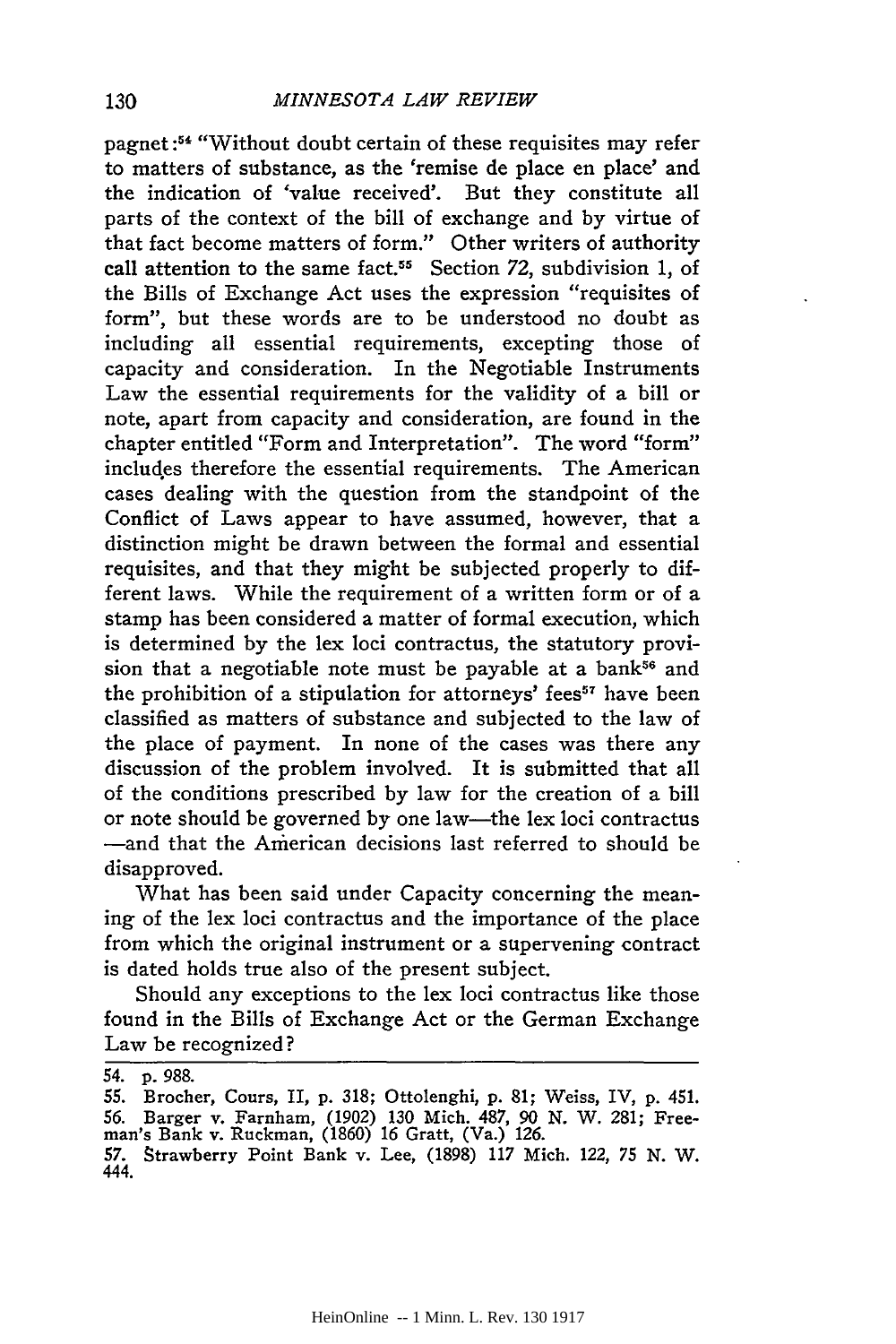Assuming that the original bill or note is void for want of compliance with the formal or essential requirements prescribed by the law of the place of issue and that such a bill or note is later accepted or indorsed in another country under the law of which the original bill or note would have been valid, should such acceptor or indorser be held? The English Bills of Exchange Act and the German Exchange Law give an affirmative answer to the question. Much controversy has arisen on the continent as to whether the result of the German and English acts can be reached without the aid of positive legislation. On the one hand it is argued that inasmuch as the different contracts on a bill or note are independent of each other, each indorser occupying, as it were, the position of a new drawer and the acceptor, that of the maker of a note, they should be held if the original instrument satisfied the requirements of the law of the place where such acceptance or indorsement occurred.58 The weakness of this argument from the standpoint of continental law lies in the fact that in the law of bills and notes of many of the continental countries neither the acceptor nor the indorser of a bill or note which is void for non-compliance with the essential requisites prescribed by law, can be held as such.<sup>59</sup> If such an acceptor or indorser is not liable under the municipal law for the reason that an "acceptance?' or an "indorsement" implies the existence of a valid original bill or note, it is difficult upon theory to hold him, from an international viewpoint, in the case now under consideration.

Von Bar's argument is not convincing. He says **:60** "But again, on the other hand, the acceptance or the indorsement of a bill made in this country is valid, so far as form is concerned, although the bill itself does not satisfy the forms required by the law of the place of issue, if only it does satisfy the conditions required by the law of this country. For the acceptor binds himself unconditionally for payment of the sum in the bill, and the indorser binds himself in the event of the accept-

<sup>58.</sup> Von Bar, p. 673; Beauchet, Du Droit Allemand sur les Conflits de<br>Lois en Matière de Lettrés de Change, Annales de Droit Commercial.<br>1888, II, pp. 29-30; Champcommunal Annales de Droit Commercial.<br>1894, II, p. 147; Chré et Renault, IV, p. 550.

<sup>59.</sup> Art. 7, German General Exchange Act; Article 725, Swiss Law of Obligations; -Art. 254, Italian Commercial Code. 60. p. 673.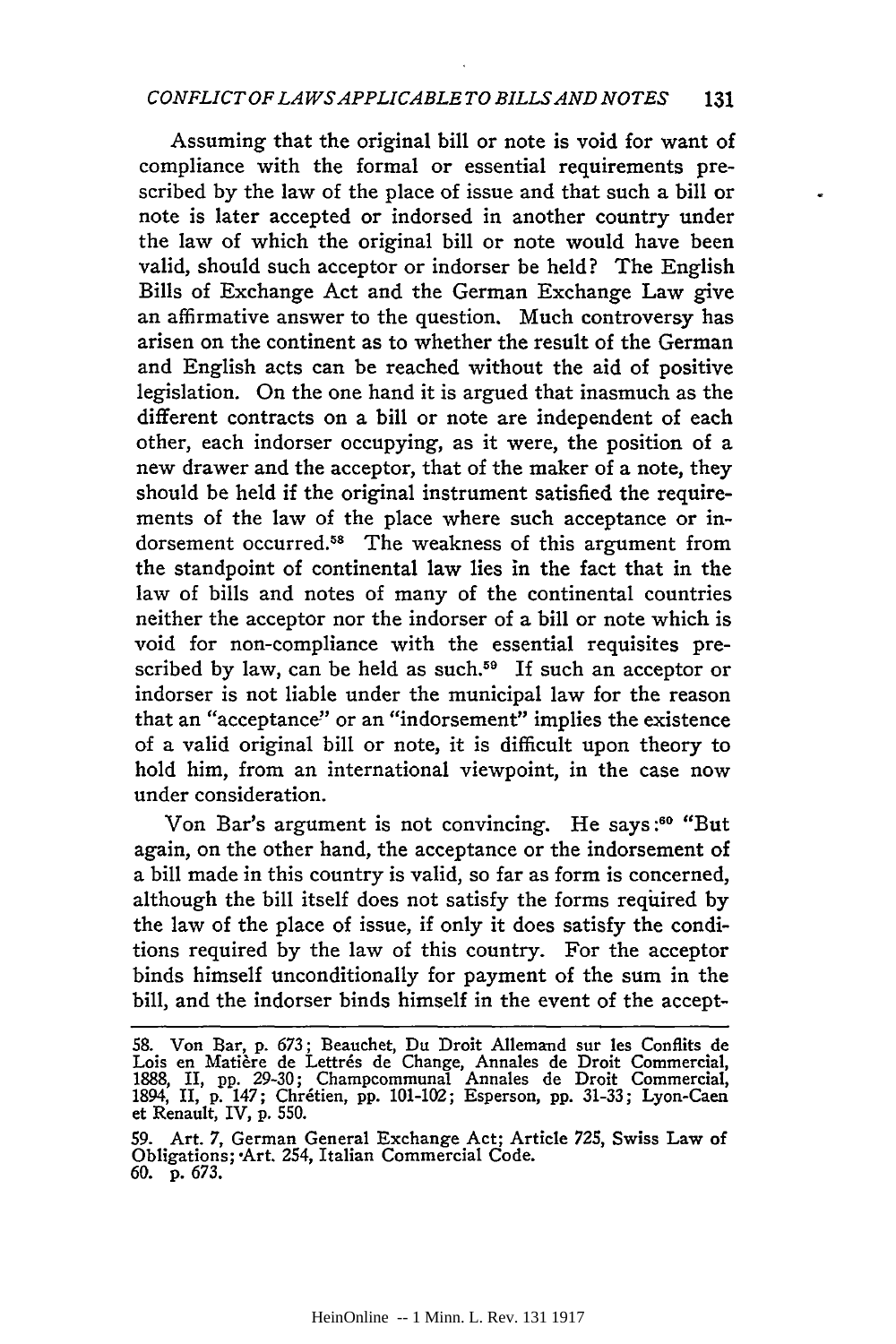or's failure to pay: that being so, we cannot, on the other hand, take into account the fact that the debtor may or may not have a right of recourse or of indemnity, nor can we take into account the reason why the prior obligant does not pay, and that reason may be that the principal debtor in the bill has not validly bound himself." The simple answer to v. Bar is that in a country under the law of which neither the acceptor nor the indorser warrants the validity of the instrument, there is no justification for implying such a warranty when the original instrument is issued abroad.

The solution is somewhat different under Anglo-American law. An indorser warrants that at the time of indorsement the instrument is a valid or subsisting bill or note.61 This warranty would cover the invalidity of the original instrument as a bill or note under the lex loci contractus because of noncompliance with the formal requirements of such law.

An acceptor admits only the signature of the drawer and not the validity of the instrument in other respects.<sup>62</sup> Anglo-American law goes upon the theory that an acceptor has no better means than the holder or indorser to ascertain the genuineness of the body of the instrument, and that there is no reason, therefore, why the risk of alteration or forgery should not be thrown upon the person presenting the instrument for acceptance or payment. The same reasoning applies upon principle where the invalidity results from a non-compliance with the law of the place of issue. Notwithstanding the fact that an acceptor cannot be held in the above case upon the ordinary principles of American law relating to negotiable paper, and, according to the German law of bills and notes, neither an indorser nor an acceptor can be so held, the English and German acts impose liability upon both of these parties. The English act provides **:63** "Where a bill, issued out of the United Kingdom, conforms, as regards requisites in form, to the law of the United Kingdom, it may, for the purpose of enforcing payment thereof, be treated as valid as between all persons who negotiate, hold, or become parties to it in the United Kingdom." This provision relates only to the original contract, since it speaks of bills, *issued* out of the United Kingdom, but there is no reason why it should not apply equally

<sup>61.</sup> N. I. L., Sec. 66; B. E. A., Sec. 55 (2).

<sup>62.</sup> N. I. L., Sec. 62; B. E. A., Sec. 54 (2) (a).

**<sup>63.</sup>** B. **E. A.,** Sec. **72** (1) (b).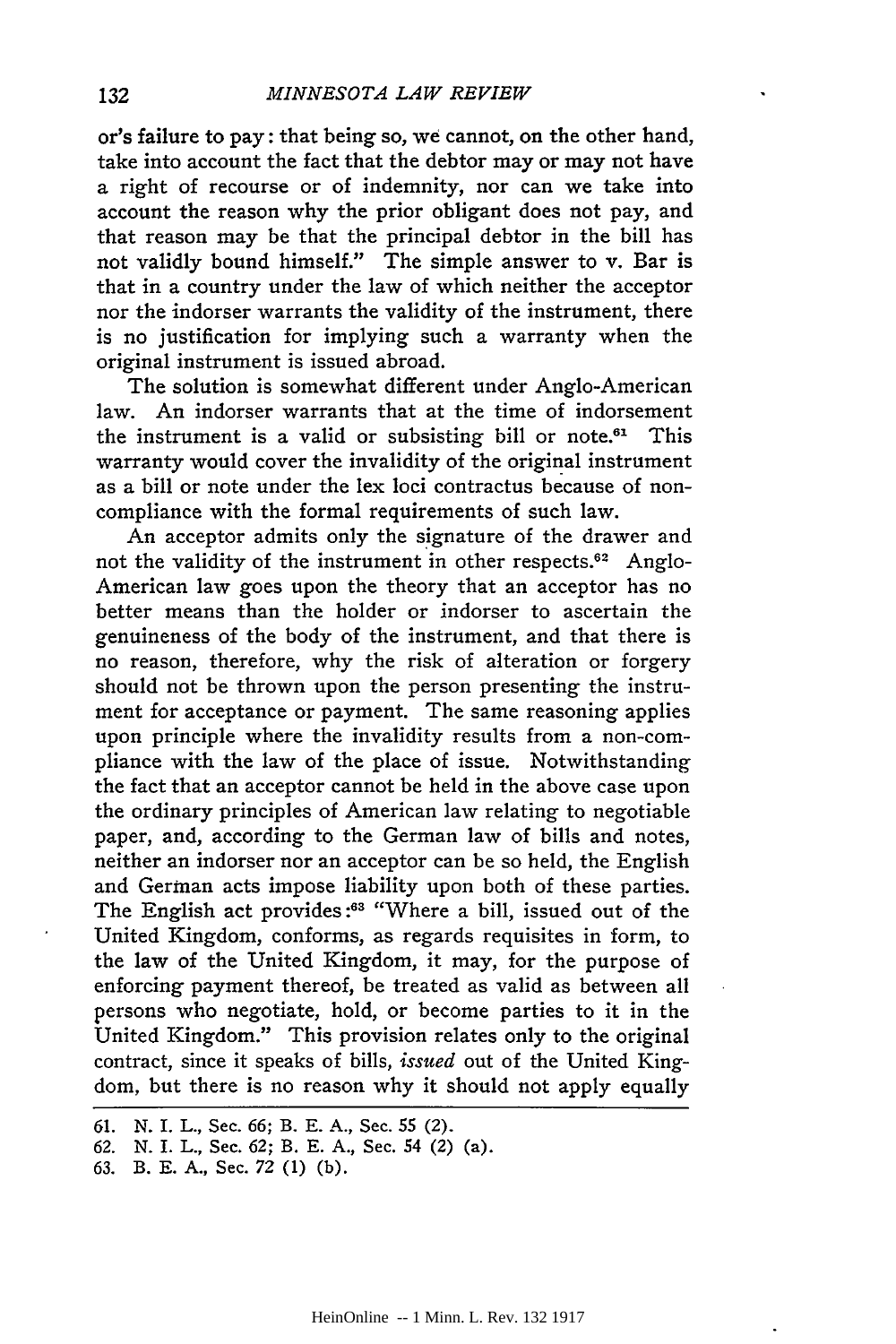to the supervening contracts. The German act, which embraces clearly all contracts upon a bill or note issued abroad, is worded as follows:<sup>64</sup> "If, however, the statements inserted abroad on the bill satisfy the requirements of the inland law, no objection can be taken against the legal liability incurred by statements subsequently made within the Empire (Inland) on the ground that statements made abroad do not satisfy the foreign laws."

Undoubtedly the above qualification of the ordinary rules of commercial paper was adopted in the interest of a local policy, the purpose of which is the better protection of "inland" dealings in bills and notes. Such legislation, while arbitrary in the sense that it does not harmonize with the municipal law relating to bills and notes, may be justified however, if sound policy so demands. The writer is of the opinion that inasmuch as the security of domestic dealings affecting such foreign bills and notes is thereby promoted, the exception under discussion might be adopted with advantage even in a country like Germany where neither the acceptor nor the indorser warrants the validity of the instrument. He would recommend, therefore, for adoption in the Uniform Law for the United States, Section 72 subdivision  $(1)$   $(b)$  of the English Bills of Exchange Act with a change in the phraseology, which would show clearly that it applies to the supervening contracts as well as to the original instrument.

As for the second exception to the lex loci contractus contained in the English Bills of Exchange Act, a different conclusion must be reached. Section  $72$ , 1 (a) provides that: "Where a bill is issued out of the United Kingdom it is not invalid by reason only that it is not stamped in accordance with the law of the place of issue." Some of the American cases,<sup>65</sup> as we have seen, support the above provision on the ground that foreign revenue laws are not entitled to recognition. The better opinion, both in England and in this country, would give effect to such laws, however, provided their violation results in the invalidity of the contract and not merely in its unenforceability until full compliance with the stamp require-

<sup>64.</sup> Arts. 85, 98.

<sup>65.</sup> Ludlow v. Van Rensselaer, (1806) 1 Johns. 93; Skinner v. Tinker, (1861) 34 Barb. 333.